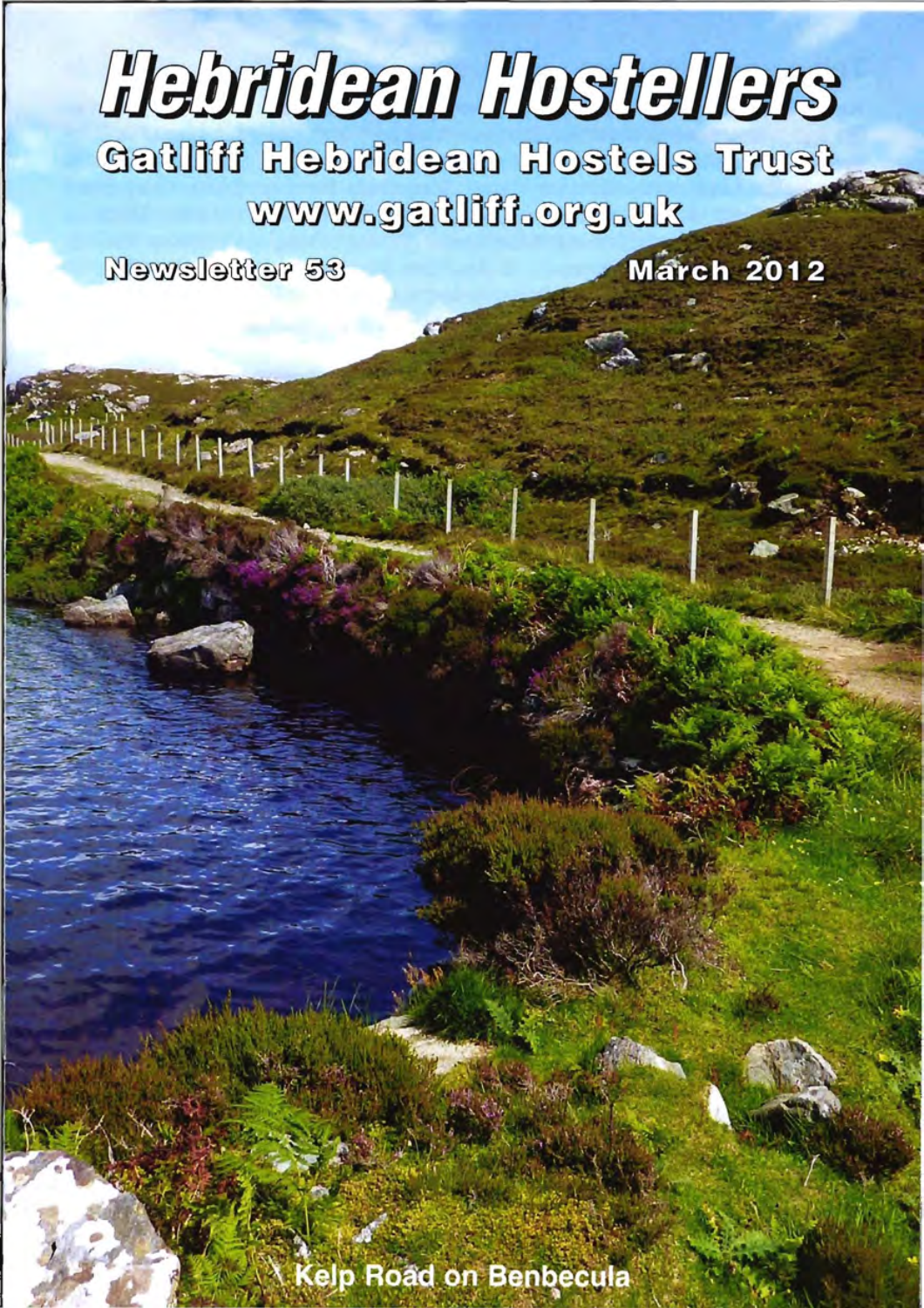## Trips and Recovery

The 2012 range of trips to islands organised by the Islands Book Trust is impressive. Go first to the website www.theislandsbooktrust.com and see what's on offer, with lectures and visits to Wiay (from Petersport, Benbecula), Rodel (on Harris), Canna (from Kallin, North Uist), Sleat (on Skye), Soay (from Elgol on Skye), Scarp (from Husinish, North Harris), the Southern Pairc (from Maraig, North Harris), Mingulay (from Castlebay, Barra), Stroma (off Caithness), the Loch Roag islands (from Miavaig, Lewis) and Ronay (off Grimsay). A Four-Day Conference, Recovery After the Clearances, takes place from 5 - 8 September at Ballallan on Lewis.

# A GAMA Impact

Monique Watt writes: 'My first visit to Lewis came last March for research purposes relating to my undergraduate dissertation. It was a relatively short visit, lasting only a few days, and I spent most of my time in the library. Owing to this, I had little time to explore the island as much as I would have liked to. Unfortunately, I found myself feeling quite lonely during my first visit and I was quite eager to return home to Aberdeen.

My second visit to Lewis, as part of the GAMAAward, lasted longer and was based around Ravenspoint. My opinion of Lewis changed and I became quite attached to the island. This made it difficult for me to leave and I found myself planning my next trip. What made matters more memorable were the people I met, and my interaction with the locals; something I had not experienced during my first visit.

Living in a hostel definitely gave me the opportunity to meet new people and share stories. I certainly would not have had these chances had I been staying in a hotel and I definitely would not have had as many adventures. Initially, I found it difficult not to get attached to the people that I met. This was my first experience in a hostel and it definitely will not be my last.

I had initially come to the island for research purposes, but what made the most impact, and makes me want to return, are the people there. My attitude had quickly changed as the community as a whole was so welcoming and my memories of them will keep me coming back to Lewis.'

Details of Monique's book, South Lochs in the Leverhulme Era - A Community in Crisis, written for the GAMA Award, are available at www.theislandsbooktrust.com



Luskentyre, South Harris, from Craig Aitchison's The Highlands - Land and Light to be published by Frances Lincoln in June 2012.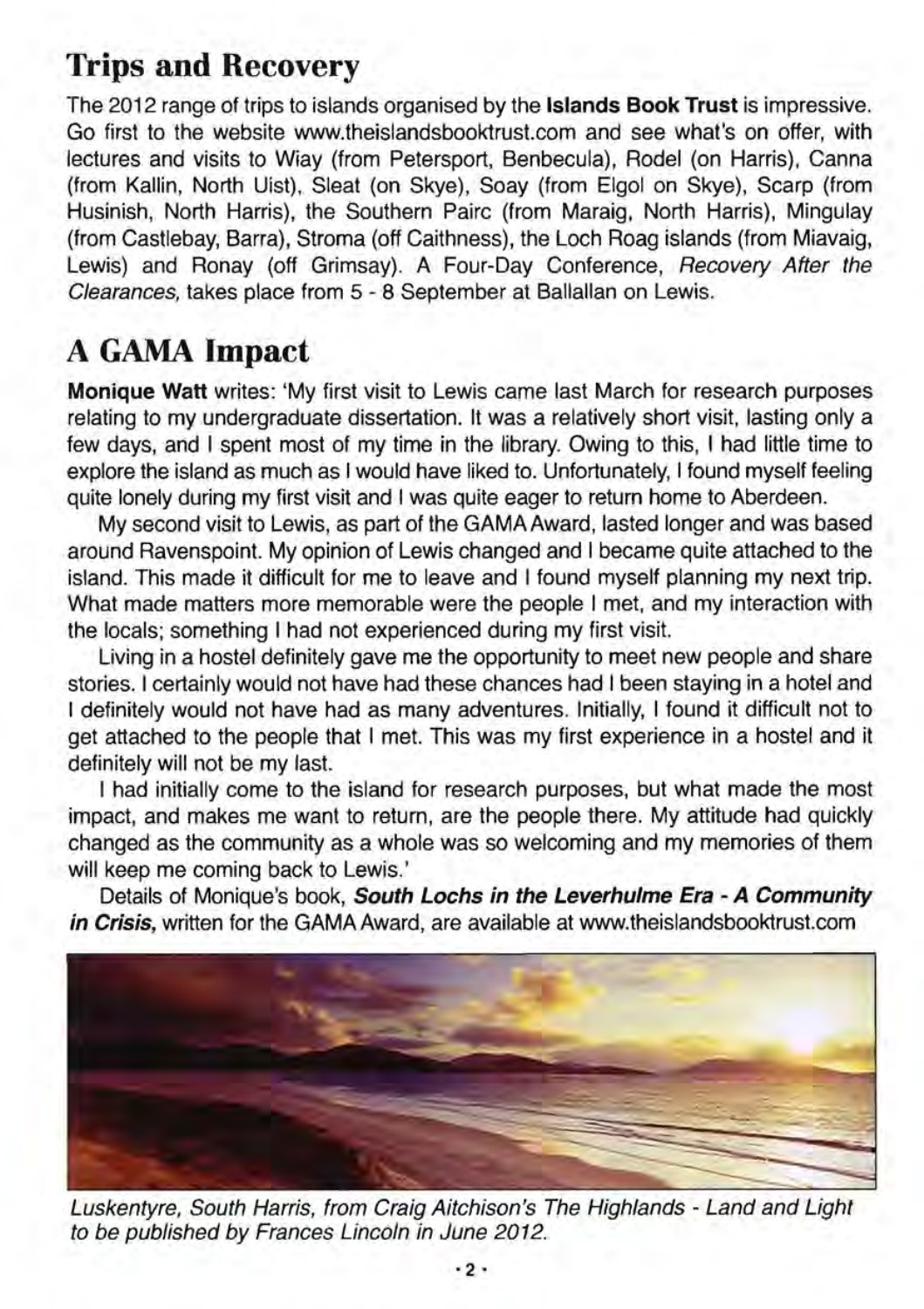# **Work Parties and Improvements in 2012**

**John Joyce** will be in the Western Isles and at the hostels from 3 - 22 April.

His plan is to spend approximately a week at each hostel to make sure they are spring-cleaned and freshened up. Necessary repairs and general maintenance will be carried out so they are ready for use by hostellers in the coming season.

At Howmore, the assignments will include finishing touches to the dormitories, decoration and floor painting; fixing the annexe porch ceiling; fitting equipment; temporary improvements to shower/wc; work on the outbuilding/store; improving the drive and pathways. It is also hoped that an outside picnic table and seating will be set up as a memorial to the first warden, the late Mrs Catherine MacSween, mother of the current warden, Betty.

At Berneray the projects will involve some internal and external decoration, floor painting, general improvements and work on creating a level hard-stone area and pathways in front of the hostel and between the buildings.

At Rhenigidale the tasks will address the further reconfiguration of the kitchen, interior repairs and decoration, the exterior woodwork, renovating and painting of the rear fire escapes and clearing around the hostel to develop and improve drainage as well as the pathways.

Volunteers are always welcome. If you are interested in helping out on a workparty contact John by email or phone. (johnejoyce@hotmail.co.uk or 020 8653 8376).

More major projects will be commenced in the Autumn, particularly at Howmore where further facilities will be developed in the porch of the thatched-building. The common room will be enlarged and the kitchen relocated and improved. The roof and rendering at Rhenigidale will need to be improved before the Winter.

We are always interested to hear from people who may be able to offer specific skills for our projects. At present we are particularly interested in hearing from anybody who has experience of fitting solid fuel stoves and flue systems and/or plumbing work.

# **Able** Willing

74% of people support charities during their lifetime, but only 7% do so in their wills. The HMRC is attempting to change this imbalance with its **Legacy 10** scheme that reduces Inheritance Tax from 40% to 36% for those who create wills to fund good causes. There should be many wills being written at present by that most prolific of the generations - the so-called 'baby-boomers' - many of whom are now on the verge of the final, third part of their lives.

If you are willing to consider Legacy 10, think of the benefits a legacy would bring to the Gatliff Hebridean Hostels Trust as well as to your own Estate. You will be following in a fine tradition - for Herbert Gatliff set up his original Trust in order to benefit causes which he had helped during his life and a significant number of his supporters followed his lead. Their simple acts of writing have enabled successive generations to have the resources to continue giving shelter as well as pleasure to travellers in remote places.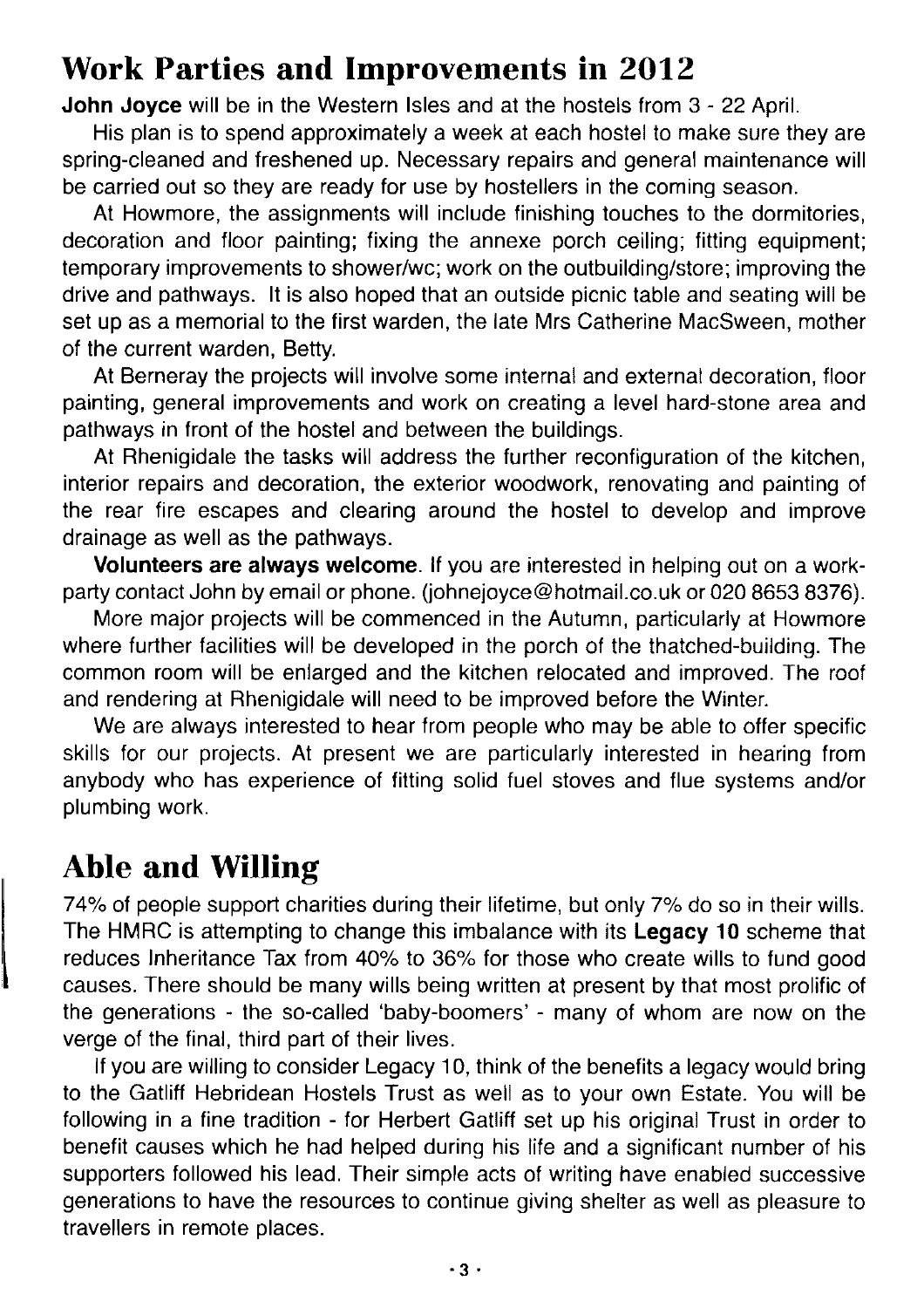### **Crashing into Gatliff**

**Steve Glover** writes: 'On my first trip to the Hebrides, by bicycle, I climbed the North Harris and South Uist hills and became hooked. From then on, usually in June (except while working in Arizona) I returned. The efforts of cycling and climbing eventually gave way to cruising on my classic motorcycle, a 1959 Matchless 350 (pictured), and to watching birds.

Last June I returned, this time on my modern Triumph Bonneville, and found myself at



Rhenigidale on a very wet night. Soon the hostel was full of the usual eclectic crowd, the cosy atmosphere enhanced by the coal-burning stove, tales of adventure and the odd nip of whisky. It was like the best days of my climbing club.

Next day I set off on the bike heading for Cliasmol, intending to walk up past the hydro-electric plant, to view the re-entrant cliffs of Sron Ulladail and to return via Gleann Mhiabhaig. Here is stunning scenery, with the wonder of how these cliffs were free-climbed for the first time earlier in the year.

The return was marked by the frustration of navigating that heavy bike around dozy sheep on the potholed, gravelly, single track road. The shopping done I headed north and turned off for Rhenigidale. Then a dip in the road. Sheep lying. Ewe runs away. Lamb turns back under my wheel.

Suddenly the bike is sliding, its crash-bars like a bob-sleigh, with the road eroding my windscreen. Two ladies appear from a red car. "Lie down ... 999 ... Ambulance!" Then the journey to Stornoway on a spinal board. Banter with the radiographer who is a fellow-biker and have thoughts of my daughter who is also a radiographer.

Next morning, on crutches, I made it down to the Bus Station, phoned Alasdair who kindly picked me up off the bus at the road end, bringing my helmet and jacket. On reaching the bike I gave it a good inspection and, as I had hoped, the damage was superficial, just like mine.

I found all of my belongings neatly placed on the hostel table, with groceries labelled in the fridge. The care, kindness, generosity, interests and motives shown by these Rhenigidale visitors and the warden, made me want to become involved. Now I have attended my first GHHT Executive Committee meeting as an observer. I went by car.'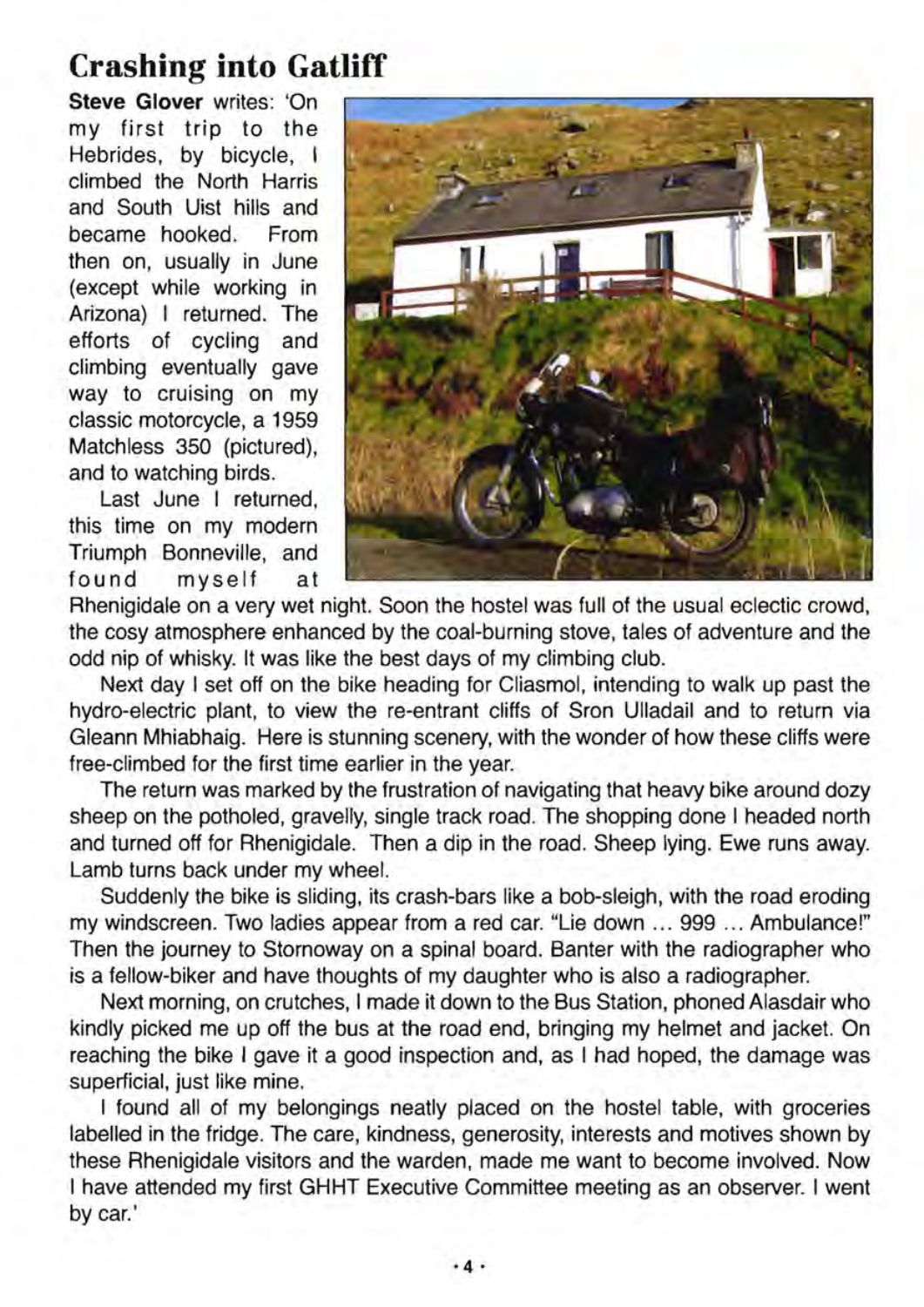## **Spinal Research**

The Western Isles stretch quite a way, but do have spinal routes. Peter Clarke has outlined the footpaths that link the Butt of Lewis with Vatersay in his book, The Timeless Way. These, of course, involve time, long-distance walking and, perhaps, complicated transport arrangements. This, essentially, is a fine expedition. What is suggested below includes venturing, in the sense of negotiating the requirements of public transport, available Monday - Saturday, but never on a Sunday.

**Buses** regularly ply the spinal roads of the islands, run to time, integrate with the ferries and, above all, can be relied upon. They offer more than transport, for they allow the visitor to experience directly the local features of people and places, language and exchange. The three Gatliff Hostels and the Ravenspoint Community Hostel at Kershader provide useful overnight stays that are all close to routes, albeit with varying density of services.

Two things are needed to start or end the spinal journeys. One is a readiness to research a sheaf of timetables relevant to the season; the other is suitable accommodation for one night in Stornoway. Once these matters are in hand, access becomes straightforward. The timetable numbers need to be put into context. The W1 takes you straight from Stornoway to the Port of Ness, with walking required to reach the Butt of Lewis.

The W2 gives the circular trip involving the Callanish Stones while the W9 takes in Kershader and the South Lochs. The 'highway' on to Tarbert and Leverburgh is served by the W10, while the 'Golden Road'to Leverburgh via Stockinish and Finsbay is on the W13 service. However, the Tarbert - Rhenigidale (Monday - Friday) bus is different, for travelling on the W11 requires booking by 20.00 the previous evening.

It is always reassuring to see the 'Berneray YH' sign on the W17 which goes to and from Eriskay, passing the junction for the Howmore Hostel. The ferries cross from



Eriskay to Barra, where the W32 whisks passengers to Castlebay and the W33 crosses the causeway to Vatersay. Timetables are available on-line (through the links on www.gatliff.org.uk) and advice is provided by helpful staff on the vehicles, in the Stornoway Bus Station, at the tourist offices and, above all, by informed fellow-travellers. Come on board to see the scenery and be driven in style.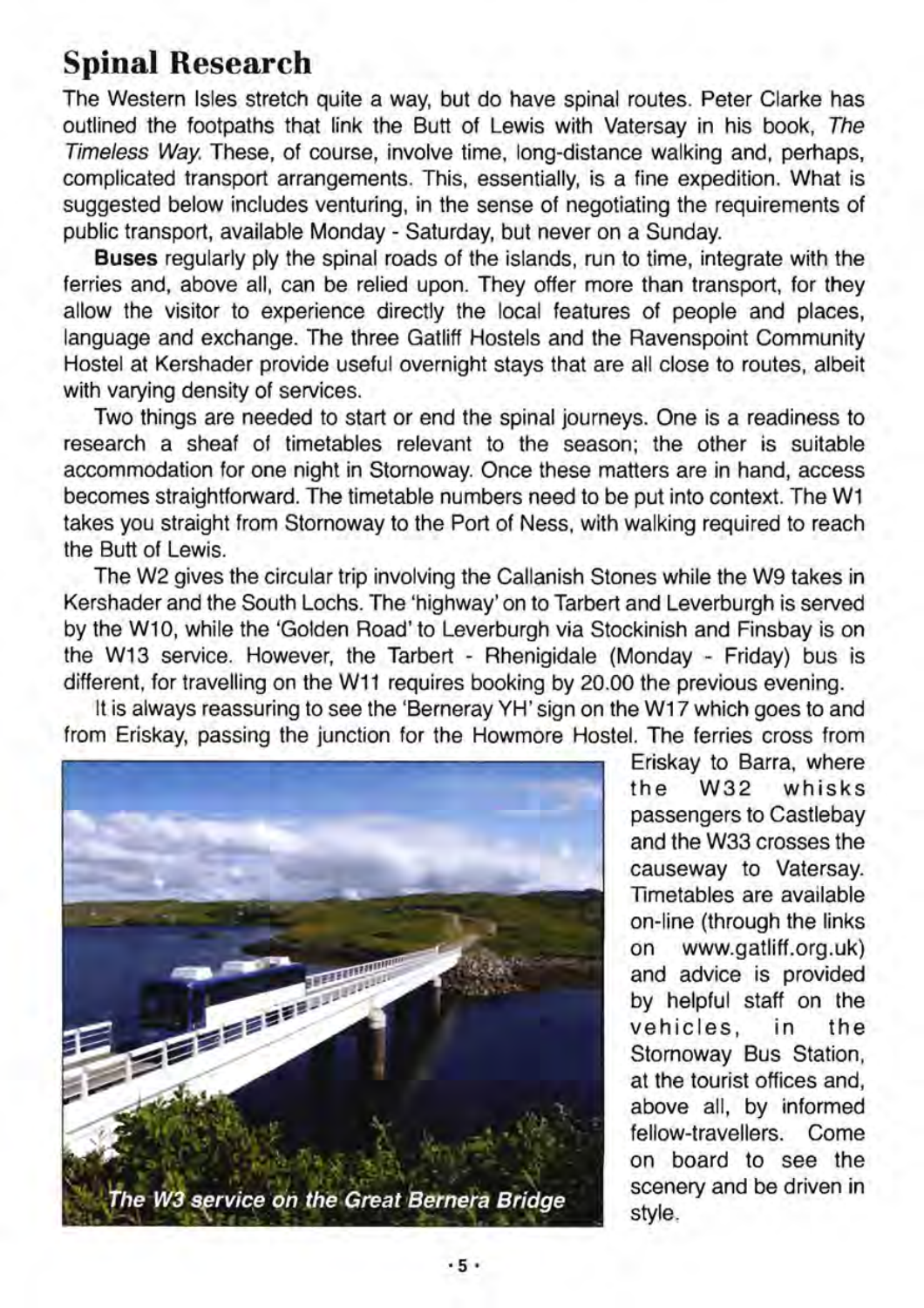#### **Centenarian**

The Gatliff Trust may be 50 years old, but it is young compared with one of its devotees from the earliest days. **Robert Wickenden,**  who will be 100 years old on 4 April 2012, had first met Herbert Gatliff in the 1930s when the YHA (England & Wales) held meetings at Toynbee Hall in London. He and his late wife, Ruth, were keen hostellers and shared Herbert's enthusiasms. Soon they found themselves helping to build and promote his hostels in the Western Isles, especially from the time when Robert (pictured here at Rhenigidale) became a trustee in 1964.

He was an electrical engineer and brought his skills to construction work, in general, and to the installation of the hostels' electric



circuitry, in particular. This was in the early years at Rhenigidale and Howmore and, some 20 years later, at Berneray. Robert's birthday celebrations will involve family and friends at his home in Brill, in the Aylesbury Vale district of Buckinghamshire. The GHHT will certainly be represented. There has been a request for no personal birthday presents, but for donations to be made to the Gatliff Hebridean Hostels Trust. These donations have quickly reached three figures, like Robert himself!

#### **Fifty Years On**

Herbert Gatliff retired from the Civil Service in 1955, at the age of 58. In many ways his life's work was about to begin. Within six years he had set up the **Gatliff Trust**  intended to fund relatively small donations to two churches, at which his father had been vicar, and to a few specific groups. These charitable endeavours were somewhat overshadowed by the creation of the first hostel at Rhenigidale in 1962.

Within ten years two more hostels had been created, but Scarp closed in 1971 when the island became depopulated. The list of organisations receiving assistance had grown to 60. Some grants were made to two of Herbert's particular enthusiasms: researches by the young into topics that he considered to embody the 'adventure of hostelling' - and the requirements of small hostels founded by the SYHA and the YHA (England & Wales).

The success of the Gatliff hostels in terms of trading led to their business arrangements being separated and administered under the Gatliff Hebridean Hostels Trust from 1988 onwards. In December 2011, at Arundel, a group of the trustees, members and friends of the two Trusts commemorated 50 years of the initial setting up of the organisation. They recalled, thanks to Peter Clarke'S fine arrangement of the weekend's events, the history and places, the achievements and people who had, and who continue, to make these the two charitable trusts work.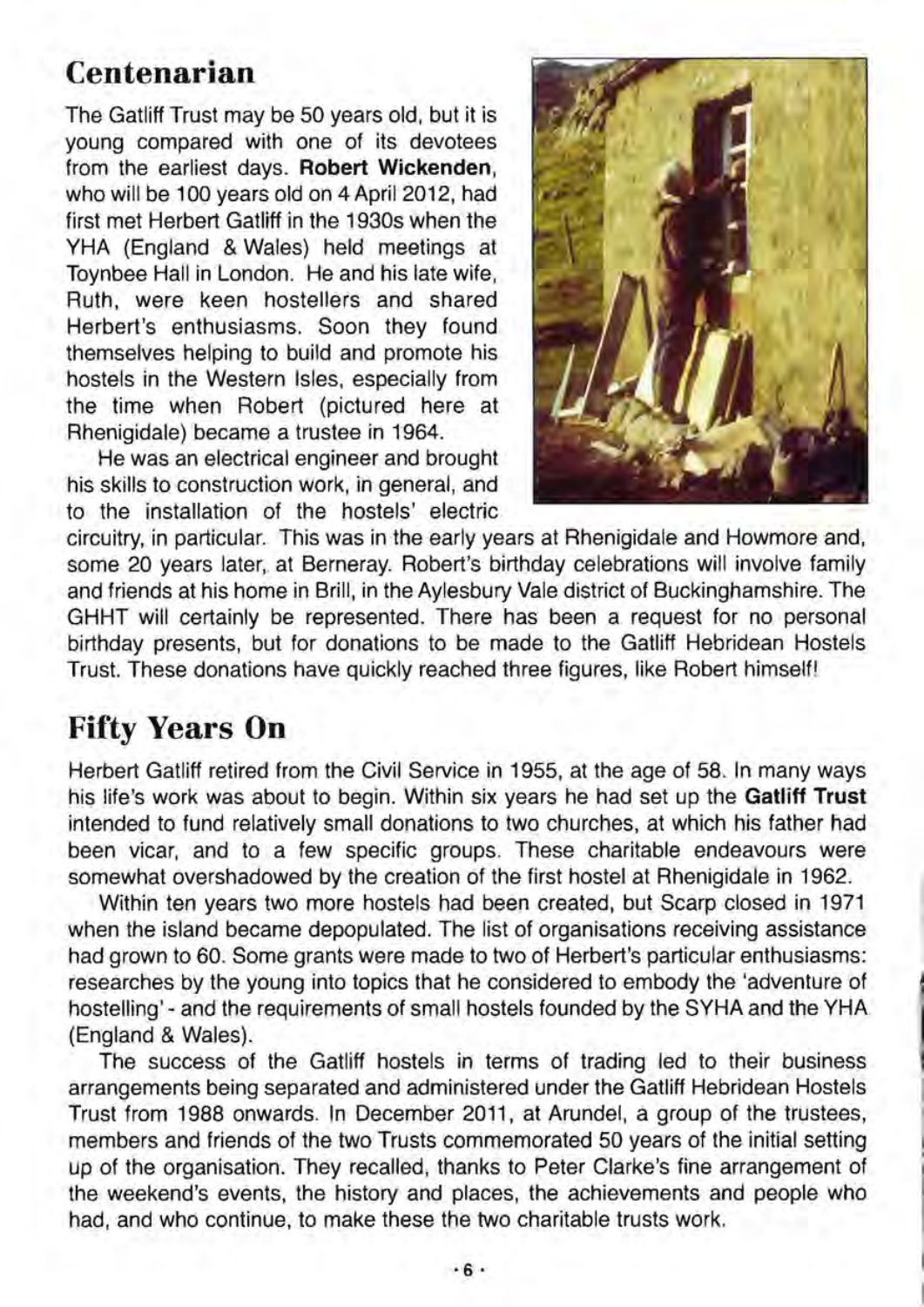## **From the** *Hebridean Hostellers* Issue of Five Years Ago .....

The Autumn conditions in the south of the UK in 2006 were memorably benign. The weather in the north-west was remarkably persistent, for it included over 40 consecutive days during which heavy rain and strong winds were evident.' (Editor: John Humphries) [There certainly can be something of the wilderness, with 40 days of endurance needed.}

#### **and of Ten Years Ago** .....

Advance Bookings: Those present (at the Members' Forum Committee at the Stirling SYHA) were pretty evenly split on whether should or should not be accepted. (Editor: Lawrence Washington) booked. Once 'a-bed-is-bagged' it becomes reserved.]

#### **and Fifteen** ....

'Neil Pinkett, one of our regular hostellers, has been commissioned by the Chairman to write a **booklet** of walks around and from the Rhenigidale hostel.' (Editor: Jim McFarlane) *[The book is still in print with copies at £3 post free (payable to the* GHHT) from the Editor.}

## **and**

'The Trust is obviously delighted that Magnus Magnusson is able to accept our **invitation** to perform the opening ceremony at the renovated Rhenigidale and the new Garenin hostels.' (Editor: Richard Genner) [Would a specialist knowledge of the Gatliff hostels be a suitable subject for Mastermind?]

## **and now Twenty-five**

'To hold Rhenigidale as a Trust property is an exciting **challenge.** Money will have to be raised for the purchase and some repairs, but it will be a wonderful thing to ensure that there will always be somewhere to stay on this most lovely stretch of coastline.' (Editor: Francesca Fraser Darling) [Here we are, now 50 years on.]

# Addresses

**The Gatliff Hebridean Hostels Trust:** 30 Francis Street Stornoway Isle of Lewis Western Isles HS1 2ND ghht@gatiiff.org.uk

**Chairman and Membership Secretary:** Peter Clarke 264 Alexandra Park Road London N227BG 02088882449/07909993863 peter@peterclarke.com Twitter: @PeterClarkeGHHT

Treasurer: Philip Lawson Ledmore Carnbee Anstruther Fife KY10 2RU

Project Manager: John Joyce 2 Beaumont Road Upper Norwood London SE19 3QZ 0208 653 8376 johnejoyce@hotmail.co.uk

Newsletter Editor: John Humphries Elm Lodge Garden House Diss IP22 1EA 01379 890270 / 0751 012 7014 editor@gatliff.org.uk